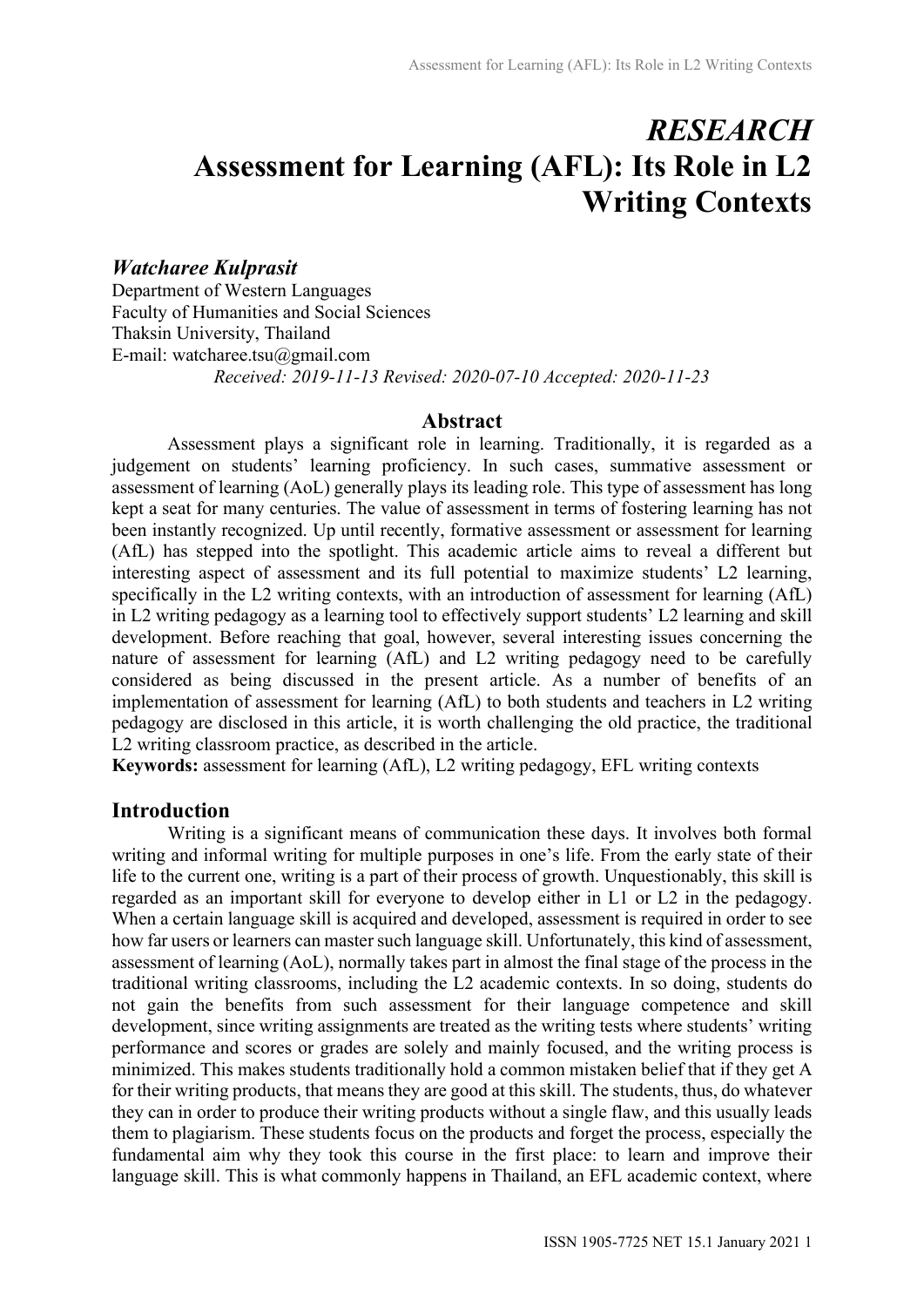summative assessment or assessment of learning (AoL) has long been applied in the L2 writing classrooms. According to Lee (2017), this eventually results in low motivation for language and skill development and low confidence in writing, especially in L2. Unquestionably, writing in either L1 or L2 turns out to be the most difficult language skill to master and least preferred language skill for these students to learn and develop.

In order to tackle such issues, assessment for learning (AfL) is getting more and more popular in teaching and learning of English writing, including in the L2 writing classrooms because of its merits. With a crucial role of assessment for learning (AfL) in the writing classrooms, students can take advantage of it to foster their language competence while they are achieving such skill. This kind of assessment promotes students' achievement (William, 2013). That means they can witness their own writing ability along the way and learn how to improve it in order to finally master the skill based on the formative feedback they receive from assessment for learning (AfL) in the collaborative and interactive language learning and skill improvement atmosphere where everyone is regarded as a facilitator to help each other learn and develop their L2 writing skill. In such cases, the writing process and language learning play the key roles in students' language competence development according to the processbased approach rather than the product-based approach adopted in the traditional writing class. That means assessment is perceived as a bridge between teaching and learning (William, 2013). Nonetheless, there are still some certain issues teachers have to face whenever they make an attempt to implement assessment for learning (AfL) in their writing pedagogy, especially in the EFL academic contexts. In order to deal with those problems, a discussion of assessment for learning (AfL) and its implementation in the L2 writing pedagogical contexts, specifically in the EFL writing classrooms in Thailand, is delivered in the present article.

## **Objective**

To discuss assessment for learning (AfL) in L2 writing pedagogy for its more effective and practical implementation, particularly in the EFL contexts in Thailand

## Writing Assessment in L2 Contexts

 In a general sense, assessment is referred to testing or evaluation in the academic context. Its objective is to mark in order to recognize what learners can achieve in the form of grading which is commonly known as summative assessment (Sambell, McDowell, & Montgomery, 2013). The aim of summative assessment is to show the level of students' proficiency after taking courses. The information students get from this kind of assessment, however, can be used in another step or a different stage of their life, such as higher stages of education or employment. Traditionally, summative writing assessment, assessment of learning (AoL) how to write, or assessment of writing products in terms of scores or grades can generally be seen in writing pedagogy, including L2 writing classrooms. This kind of writing assessment mainly focuses on students' writing competence at the final stage of language learning and skill development. This is commonly found in Thailand or what Lee (2017, pp. 3) mentions as the L2 school context where "an examination culture" is applied. In such context, including Thailand, a writing examination as summative writing assessment is integrated into L2 writing pedagogy. Consequently, the students' goal of learning how to write is to replicate the writing models and to pass the writing tests, not to achieve L2 writing skill. Nevertheless, as summative assessment or assessment of learning (AoL) is integrated into the L2 writing classrooms, it is good that students know the outcomes at the end of their learning process, especially after a long struggle throughout the semester for those L2 students. They can see the areas where they accomplish and what they still cannot, but this result has nothing to help them learn more about L2 or improve their L2 writing skill further. In other words, the result itself is just a label of their L2 writing competency.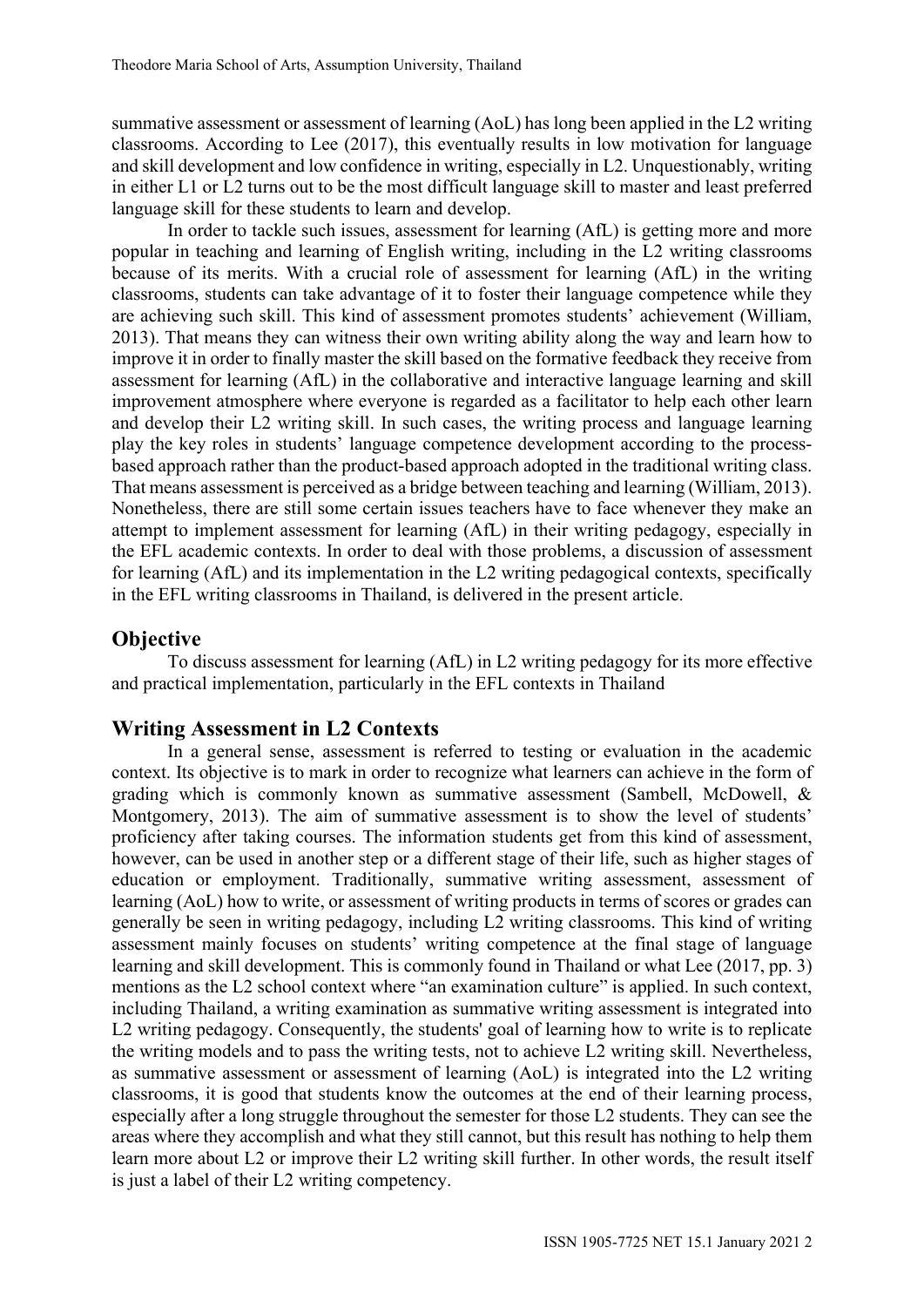As a result, formative assessment or an ongoing improvement is another kind of assessment to which teachers turn their attention. This type of assessment takes place in the interactive and collaborative learning atmosphere to create more effective learning experience that fosters students to learn about L2 and to develop their L2 writing skill. Through this type of assessment, students receive constructive feedback for more effective learning and skill development (Sambell, McDowell, & Montgomery, 2013). As it is recognized as an ongoing improvement form of assessment, it is not the final judgement on students' L2 learning and skill development like the assessment previously mentioned. However, it does not mean that summative assessment is bad, but "it is merely getting the balance right" (Spendlove, 2009, pp. 4). That is, we can remain a balance between the process and the product through formative assessment. The process along the way is as significant as the goal that we want to reach. The goal of formative assessment is to develop students to succeed through feedback they get from doing interactive and collaborative activities or class assignments. Formative assessment is, therefore, carried out in order to discover students' areas of improvement for providing a diagnostic instruction through feedback in the learning process (Cotos, 2014). Quite recently, assessment for learning (AfL) which gives special attention to what students have learnt and what they still need to achieve for their language competence improvement has stepped into the spotlight (Lee, 2017). This sort of assessment, nonetheless, covers both summative and formative assessment (Sambell, McDowell, & Montgomery, 2013). It is how we use assessment as a tool to yield positive effects on language learning and skill development on the part of students (Sambell, McDowell, & Montgomery, 2013; Lee, 2017). When the balance is right, a more effective goal can be achieved. Figure 1 illustrates the difference between summative assessment and formative assessment.



Figure 1 The Difference between Summative Assessment and Formative Assessment

According to Figure 1, the first top figure shows where summative assessment belongs when it is integrated into the learning process. The second one underneath illustrates the learning process where formative assessment is applied. Regarding these two figures, it is obvious to see that the distinctive difference between summative assessment and formative assessment is that assessment is taken at the final stage of the learning process when summative assessment is adopted. On the other hand, assessment is considered as a crucial part in the learning process when formative assessment is employed. Unquestionably, formative assessment has a larger territory in the academic arena since assessment itself is treated as another tool to facilitate students' learning, not a measuring tool of their learning. It is a kind of assessment that is used to support teaching and learning for developing learning (Shepard, 2019).

Consequently, L2 writing pedagogy should embrace assessment for learning (AfL). In so doing, it introduces a new concept of assessment in L2 writing pedagogy where both teachers and students share their roles and their mutual goal; that is, to use formative and constructive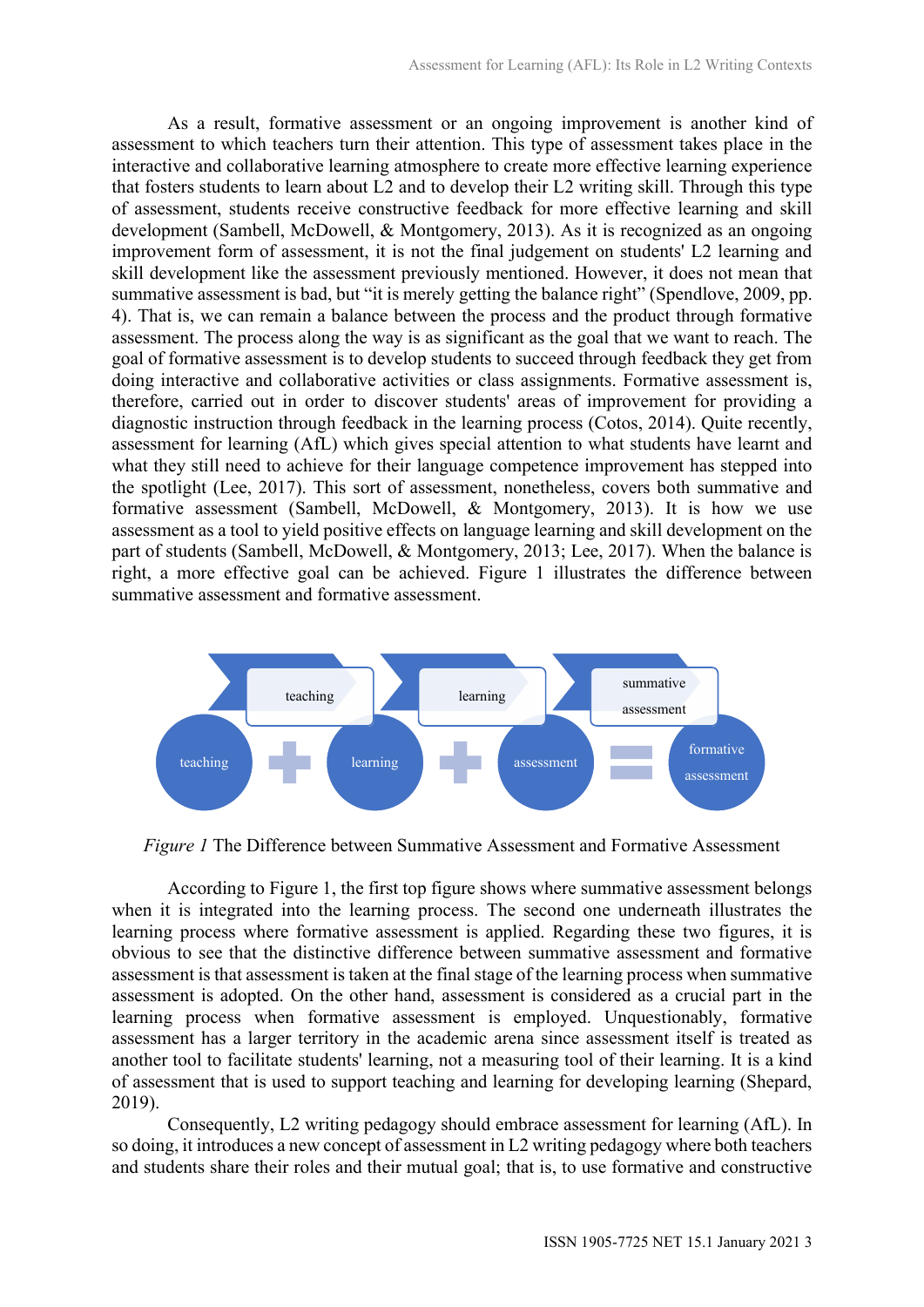feedback from assessment to help enhance students' L2 writing skill (Lee, 2017). This is regarded as a new challenge to change not only students but teachers' attitudes toward assessment from the scary measuring tool to the friendly positive and productive equipment. Both of them are able to be employed in order to help develop better instructions and improve students' L2 writing skill.

## Issues of Assessment for Learning (AFL) in L2 Writing Classrooms: A Direct Message to EFL Writing Contexts

 It is more than a decade that assessment for learning (AfL) has been used in the educational context. Nowadays, its positive effects on learning are widely recognized. Unfortunately, it is generally in the state of its own crisis; that is, it is still not firmly or deeply embedded in schools as claimed by Gadsby (2012). This possibly happens because of diverse factors since different schools across the world have their own distinctive characteristics of their academic contexts. Even the contexts like ESL and EFL are not the same. Apart from that, conventional assessment like summative assessment or assessment of learning (AoL) takes its root even more deeply in the academic system than it should have been in some educational contexts, and Thailand is not an exception. Therefore, it is sometimes beyond the challenge to plant a new practice of assessment to yield its effective fruits. In the EFL writing contexts, especially in Thailand, some notions need to be taken into account if a successful employment of assessment for learning (AfL) is the target. The following are some important issues that should be taken into account in order to get ready for the implementation of assessment for learning (AfL) in the EFL writing contexts, including Thailand.

One of the foremost issues is that it is difficult for teachers and students to give up their familiar teaching and learning practice and their conventional assessment. With the implementation of assessment for learning (AfL) in the EFL writing classrooms, it is probably an alien thing to their classroom tradition in which their roles have to shift gear. The teacher who is once the almighty instructor exercising his or her power by splashing red ink on the students' writing turns out to be a monitor and a facilitator of his or her students' language learning and skill development. The students themselves are not passive learners who do as instructed anymore, but the central active ones who take charge of their own L2 learning and writing skill improvement. To start employing assessment for learning (AfL) in the EFL writing contexts, therefore, both teachers and students need to understand the new roles they are required to play under the new concept of assessment. In such a case, a gradual implementation is highly recommended at first for both practitioners' new role adjustment. After a new cultural classroom atmosphere is cultivated, its full benefits are definitely not that hard to be seen and achieved.

However, since each student has his or her own learning style preference, and different students learn differently, learning style is another noteworthy notion affecting teaching and learning to write in L2 (William, 2011). Fortunately, certain studies revealed that if students learn in the style that is not their preferred one, the possibility is that that new learning style will take a deeper root and last longer in their learning. This calls for any new learning styles to be adopted for more effective learning. Thus, if a lifelong learning style can be created and developed through an integration of assessment for learning (AfL) in the L2 writing classrooms, assessment for learning (AfL) should be applied in L2 writing pedagogy, specifically the EFL contexts where lifelong learning is hard to find, especially in Thailand where the main source of knowledge is still from teachers, and this is the reason why Thai students rely on them instead of themselves either in their L2 learning or L2 skill enhancement. With this new learning style under the new concept of assessment, students' behaviors will be changed according to the assessment environment. That is, a friendly interactive and collaborative assessment atmosphere is created for students to play the active role to take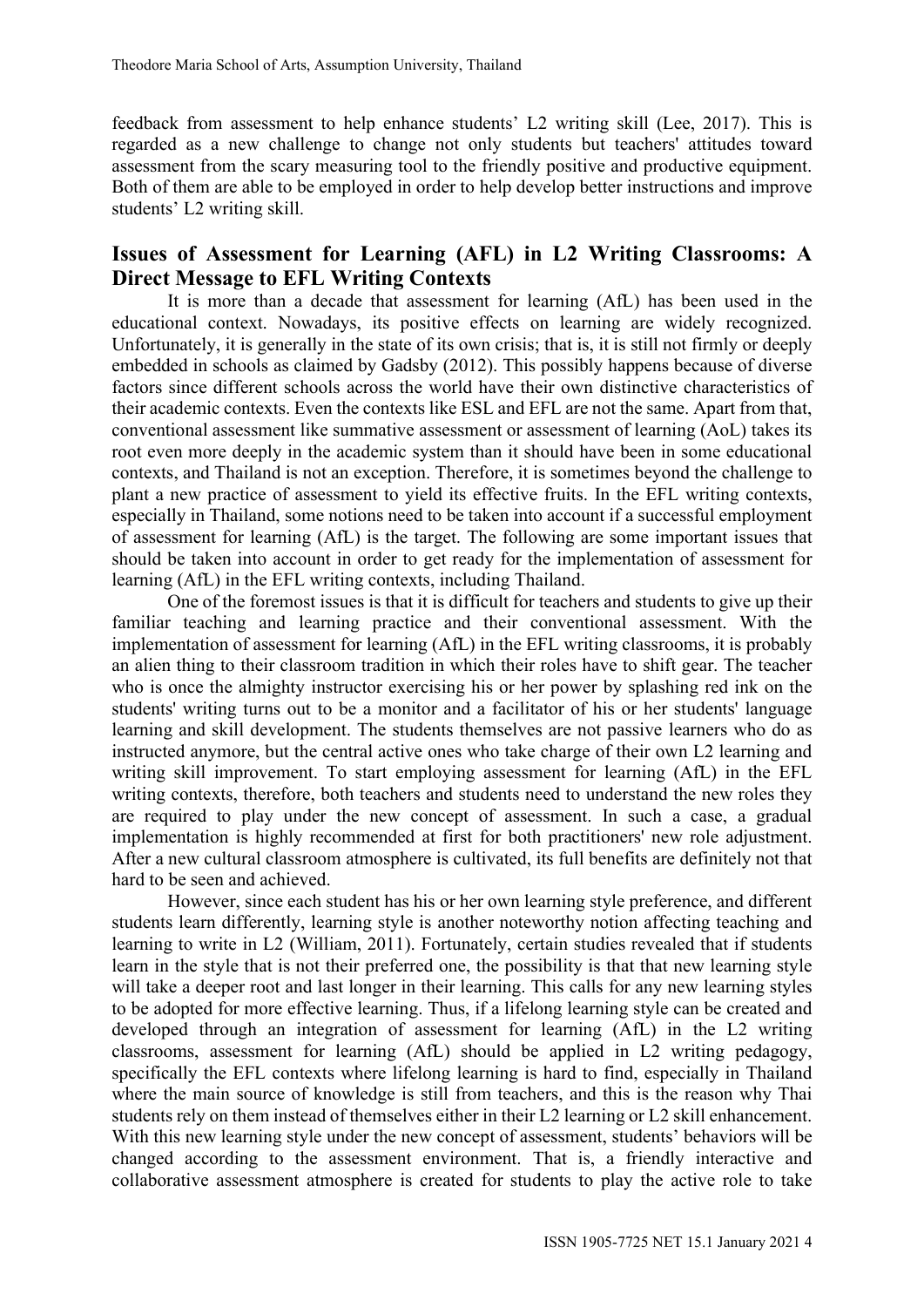advantage of its full merits in the L2 writing class to foster their own L2 learning and skill improvement. In other words, assessment for learning (AfL) in this kind of academic atmosphere is regarded as "a tool for learning" or "learning-oriented assessment" for students (Sambell, McDowell, & Montgomery, 2013, pp. 4).

Regarding the interactive and collaborative learning atmosphere being created when assessment for learning (AfL) is implemented in the writing classrooms, Sambell, McDowell, and Montgomery (2013) remark that isolation, lack of some students' engagement, and students' poor study practices are the common problems found in such learning communities. Since isolation is regarded as students' learning style preference, students' attitude toward a new learning style like learning communities should be boosted up at the beginning. This can possibly be done through a good introduction and a comprehensive instruction, and thus, valuable benefits of the implementation of learning communities in L2 writing pedagogy, especially in the EFL academic contexts, can be acknowledged and witnessed by students. With this technique, it can also encourage more students' engagement in taking part in the interactive and collaborative activities. For the final factor impeding the integration of learning communities in the L2 writing contexts, students' poor study practices can be dealt with through the activities teachers assign to control the quality of study practices. For the in-class activities, for example, they are able to control the activities and learning situations since they can observe and help students in real time. However, if learning communities have to be taken place beyond the classroom context, this calls for the use of technology. To illustrate, a video or social media applications can be employed to make sure that students put effort into the activities and do their best when they have to do activities and learn by themselves.

Feedback, additionally, plays a crucial role in assessment for learning (AfL) as it is considered as the heart of formative assessment according to William (2013). It is sometimes considered as the only one aspect people notice in this sort of assessment; as a result, this approach is commonly viewed in a fragmented way (Sambell, McDowell, & Montgomery, 2013). To correct this misunderstanding and to perceive this kind of assessment as a whole, it is, on the contrary, should be treated as a holistic or overall approach whose aim is to foster students' learning, and it encompasses not only formative feedback but also learning communities in the classroom: collaboration, social interaction, participation within a social group, peer learning, enquiry-based learning, research-based learning; student engagement in learning activities, subject matter, and the assessment process, identity development as a practitioner; social and community-based features: student-teacher contact, active learning methods, prompt feedback, co-operation amongst students, and respect for diverse learning styles, for instance (Sambell, McDowell, & Montgomery, 2013). That means that simply using feedback as an assessment tool for learning in the EFL writing classrooms is just a part of assessment for learning (AfL). In order to achieve its full potential, the L2 writing instructions should embrace what is being mentioned above in their learning practice in the EFL writing classrooms.

Last but not least, the quality of teachers is another significant factor discussed by William (2011). That is, teachers should be the ones who intentionally develop their students' necessary skills of collaborative learning, independent learning, lifelong learning, problem solving, and etc. rather than those whose aim is merely to teach their students to do the tests and achieve high scores. This is a big challenge for teachers in the EFL writing classrooms, especially in Thailand where teachers are forced by the national education system to teach their students to pass the tests and to get high scores, since an examination culture is a national and traditional academic practice. This is carried out based on the social equation norm that students' scores reflect their academic success. Hence, the higher scores they get means the better students they are. To establish the new concept of L2 teaching, learning, and assessment in the EFL learning contexts like this, some certain teachers' attitudes toward teaching and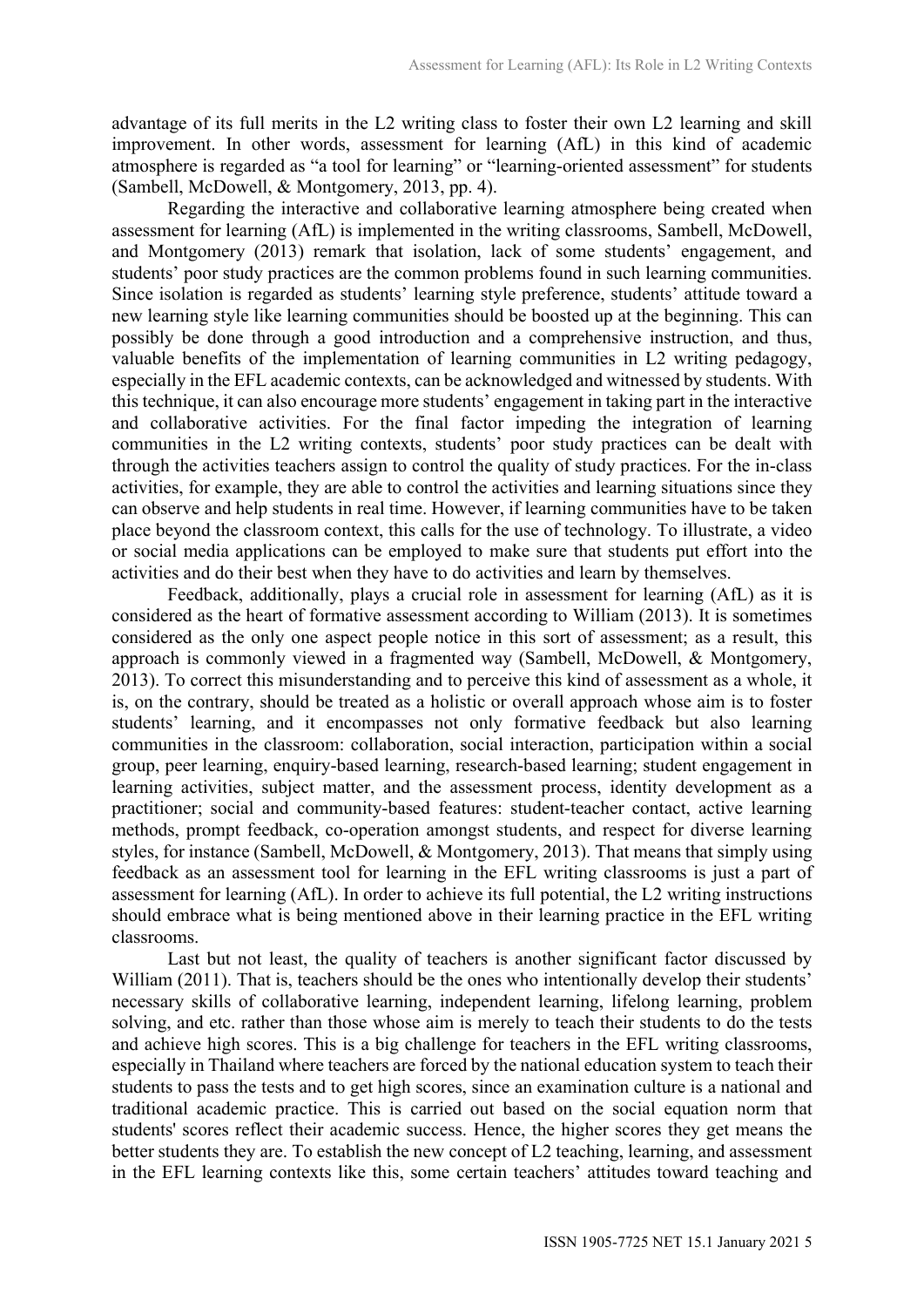learning how to write in L2 should be adopted. This means teachers must first see themselves as a moderator and a facilitator, not an authority and a proctor. With such roles, they are responsible for moderating and facilitating students to learn and develop their L2 learning and skills by themselves. They should understand their roles and let their students play theirs in order to become active learners, not the passive ones, who take charge of their own learning and improvement because these characteristics the teachers build can be embedded in their students' personality as a future personal reward when they are grown up.

# The Integration of Assessment for Learning (AFL) into L2 Writing Pedagogy: A CALL to the EFL Writing Contexts

Assessment for learning (AfL) is not something new in the EFL writing pedagogy. Yet, it is not something that both teachers and students are familiar with or feel comfortable in their writing classrooms where it is implemented into. Its full potential to be effectively used is, therefore, somewhat far to be reached. Subsequently, it is necessary for both teachers and students to learn how to integrate this productive element into the writing process in order to embrace the positive notion of assessment to facilitate L2 learning and skill development in the interactive, collaborative, and supportive learning environment where the writing products are well polished, and at the same time, the students' writing skill can be boosted up.

Fundamentally, the implementation of assessment for learning (AfL) into the L2 writing contexts requires a new mindset of both teachers and students as this concept needs a re-conceiving L2 writing class culture where some of original norms are required to change (Spendlove, 2009). To give an example, the idea of feedback should be re-conceptualized, especially in the Asian cultural classroom contexts, particularly Thailand, where feedback is treated as something personal and the notion of face is culturally crucial. As the feedback procedure is normally run in public to promote student learning when assessment for learning (AfL) is applied to the L2 writing classrooms, there is a tendency for students, specifically in the Asian EFL academic contexts, to recognize feedback as strong and public criticism that makes them lose their face instead of considering it as the constructive one. To illustrate this point, the students in my writing class were terrified and embarrassed at the moment when they knew that their writing assignments were supposed to appear on the screen, so all of them could learn from their own and their peers' mistakes. They even pleaded me not to do so because they found that it was embarrassing. Even if I guaranteed that their names or students IDs would never be seen, they said that their friends could still figure out since they all recognized their peers' handwriting. This kind of attitude toward feedback is an alien to assessment for learning (AfL). It is a barrier which reduces the positive influence of assessment for learning (AfL) to an absolute minimum on learning support. With this sense of perspective, no feedback or a limited amount of it in the writing classrooms can possibly mean that a progress towards their L2 learning goals can be hindered or minimally and gradually made.

In order to challenge this notion, a new mindset of this abstract and theoretical concept should be carefully and systematically introduced and developed in practice, so students can witness the real value of this innovative assessment and reap its full benefits. In order to have its merits, an orientation and a detailed instruction of how students can engage with and take advantage of feedback they receive when assessment for learning (AfL) is integrated into the L2 writing class should be provided. Otherwise students possibly perceive feedback they get from assessment for learning (AfL) as their birthmark like the one they get from summative assessment and then nothing can be done to promote their learning. With a newly shaped attitude toward feedback through assessment for learning (AfL), students will regard feedback, particularly the negative and constructive one, as a bridge to eliminate a discrepancy between their goals of L2 learning and their current L2 proficiency and skill. Thus, after an orientation about feedback and its benefits and a practical demonstration were launched to my students,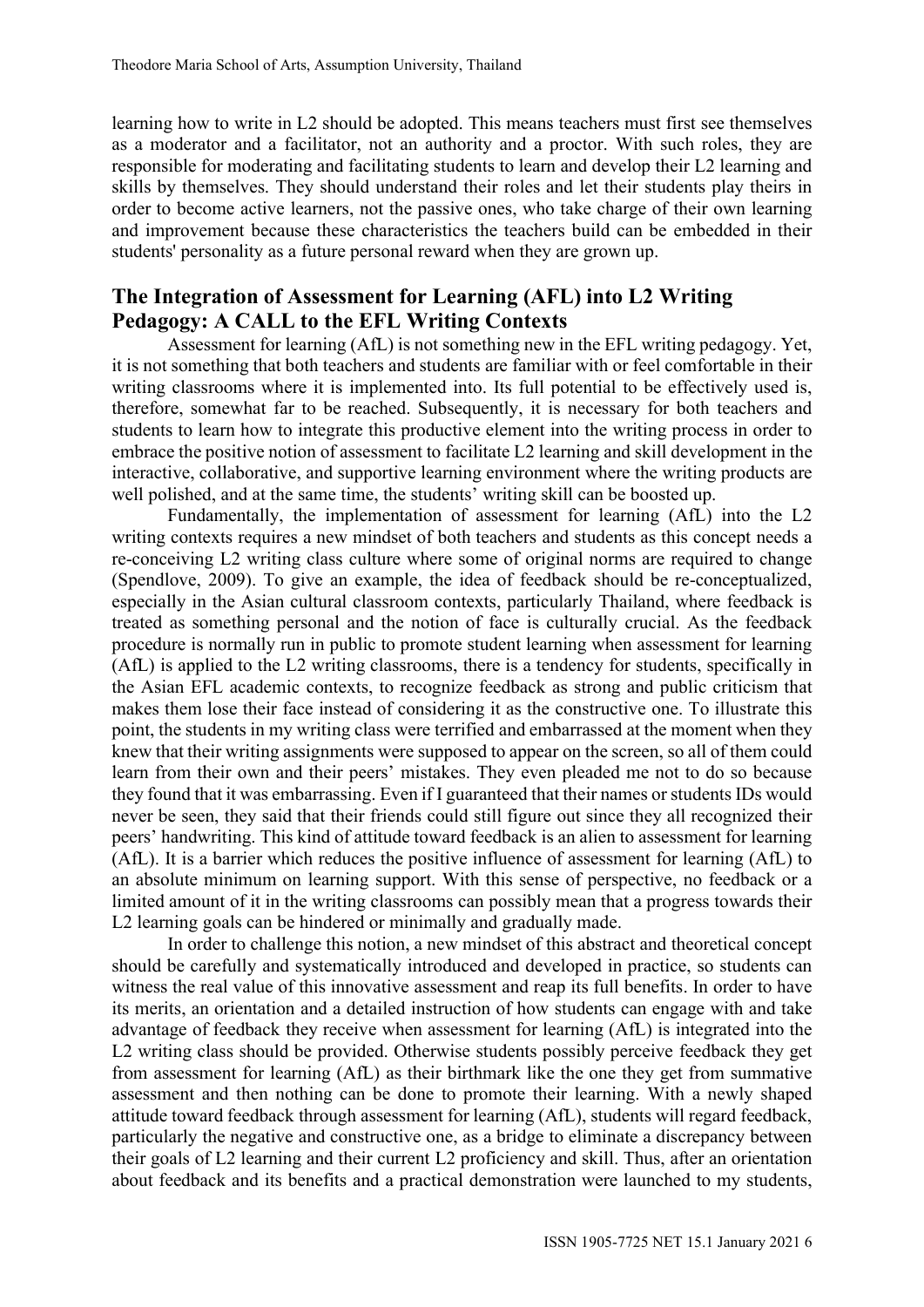they realized the advantages they would get. Eventually, their minds were opened to this new concept, and they were willing to take part in the activity. That moment was the right time when an introduction of assessment for learning (AfL) could initially be a part of our L2 writing classroom.

Therefore, when assessment for learning (AfL) is integrated into the educational context, crucial elements of assessment for learning (AfL) as described by Laveault and Allal (2016) can be viewed and displayed in Figure 2 as follows.



Figure 2 Crucial Elements of Assessment for Learning (AfL)

According to Figure 2, assessment for learning (AfL) entails three main features primarily focusing on students themselves, assessment in terms of ongoing interactive activities, and skills. Regarding assessment for learning (AfL), the role of students is highlighted. Students are perceived as active learners doing interactive classroom activities in which assessment for learning (AfL) is integrated like self-assessment or peer-assessment for their language learning and skill development. These assessment-embedded activities are basically designed to develop students' cognitive, metacognitive, affective, and social skills of learning. Through such activities, students learn from both self-reflection and peer-reflection through collaboration and cooperation where their attitudes toward learning and their motivation to learn and develop their language skill can be positively driven while their relationships can also be maintained and positively developed.

To draw a clearer picture of the EFL writing classrooms where these three significant features can be witnessed when assessment for learning (AfL) is integrated into, an elaboration can be given in the following paragraph.

A concept of assessment for learning (AfL) is regarded as a learning tool to promote students' L2 learning and skills in the EFL writing classrooms. In my writing class in Thailand, for instance, two types of assessment: self-assessment and peer assessment are the basic tools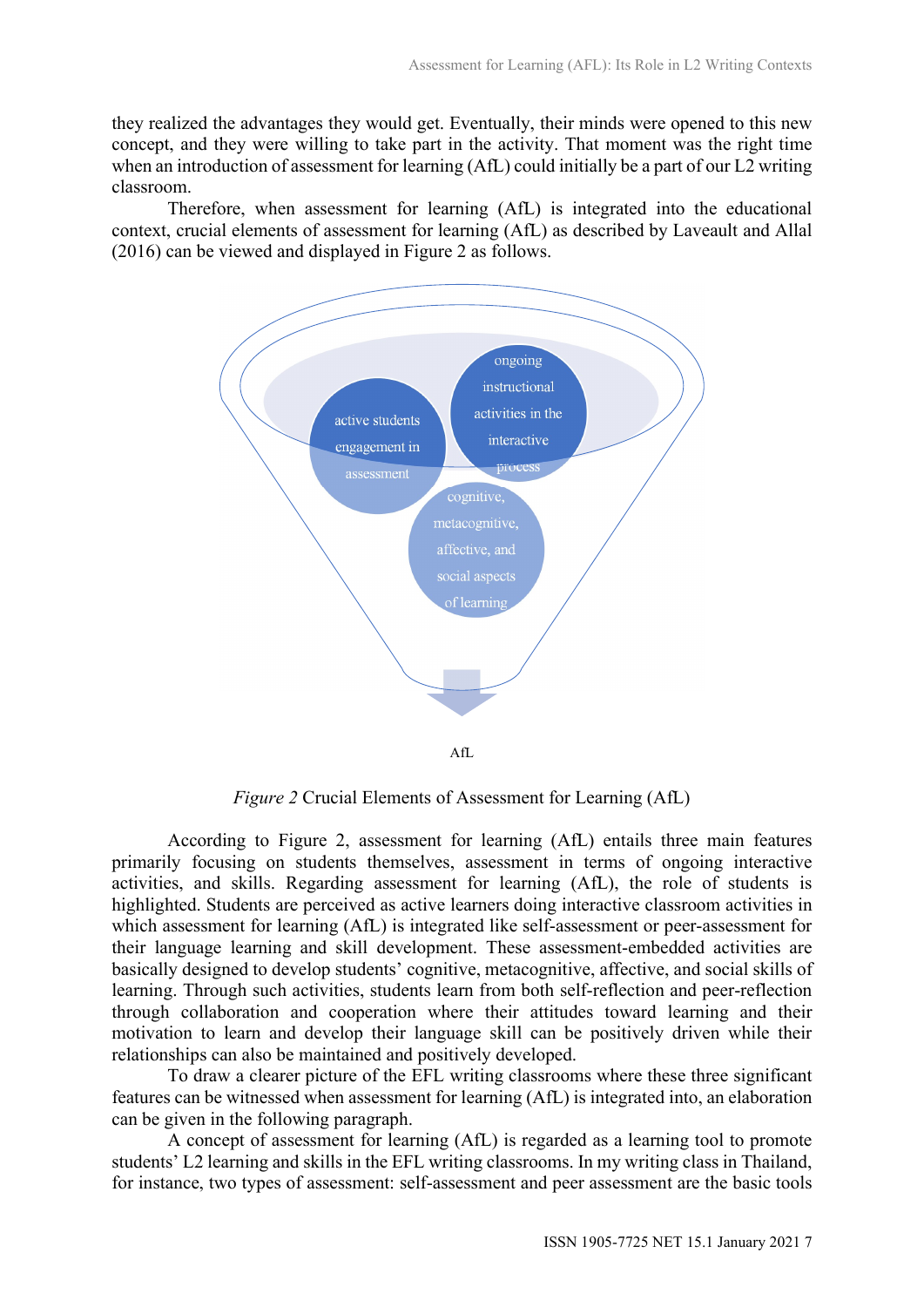for students' L2 learning and skill development apart from teacher assessment, which is used in the form of formative assessment. With this couple of assessment, students play the active role to learn how to write and how to be a reviewer and an editor to review and edit both their own and their peers' writing at the same time. In so doing, a writing rubric is a map that guides them to reach their destination. The use of the rubric also helps identify students' writing performance progress (William, 2013). The teacher, however, is treated as a tourist police officer who helps the students just in case they have some issues which are beyond their capability. With both forms of assessment, students are able to learn from their own mistakes and their peers'. Specifically, students can improve not only L2 but also their L2 writing skill in the interactive and collaborative learning atmosphere because they participate in the peer feedback activity where assessment is used as a learning tool, not a grading one. Through these two types of assessment, their social aspects of learning can be further developed with the teacher and among their peers apart from the development of their linguistic, cognitive, metacognitive, or affective skills in the Zone of Proximal Development (ZPD) based on Vygotsk's concept. The most important thing is that when assessment for learning (AfL) is integrated into the EFL writing classroom like this, students' perception of assessment would be positively changed. The goal of their L2 learning shifts from "a grade master" to "a language master" which is the real goal of language learning.

As it is mentioned earlier, an integration of assessment for learning (AfL) is either new or awkward in the L2 writing contexts, particularly in the EFL writing classrooms. The L2 teaching and learning atmosphere in such a context turns out to be something different from the conventional one with which both teachers and students are familiar because assessment becomes a language learning and skill improvement tool instead of a measuring device. With this novel concept of assessment, the roles of both students and teachers in this new writing classroom design also change. According to White (2010), the roles of both students and teachers in the EFL higher educational context where assessment for learning (AfL) is implemented can be shown in Figure 3 as follows. s, students' perception of assessment would<br>g shifts from "a grade master" to "a language<br>g.<br>f assessment for learning (AfL) is either new<br>rly in the EFL writing classrooms. The L2<br>xxt turns out to be something different f g shifts from "a grade master" to "a language<br>
g.<br>
g.<br>
f. assessment for learning (AfL) is either new<br>
rly in the EFL writing classrooms. The L2<br>
xxt turns out to be something different from<br>
nd students are familiar becau



Figure 3 The Roles of Students and Teachers in the EFL Pedagogical Context with the Implementation of AfL

Figure 3 reveals the roles of students and teachers in the EFL higher academic context where assessment for learning (AfL) is integrated into. As you can see, when this kind of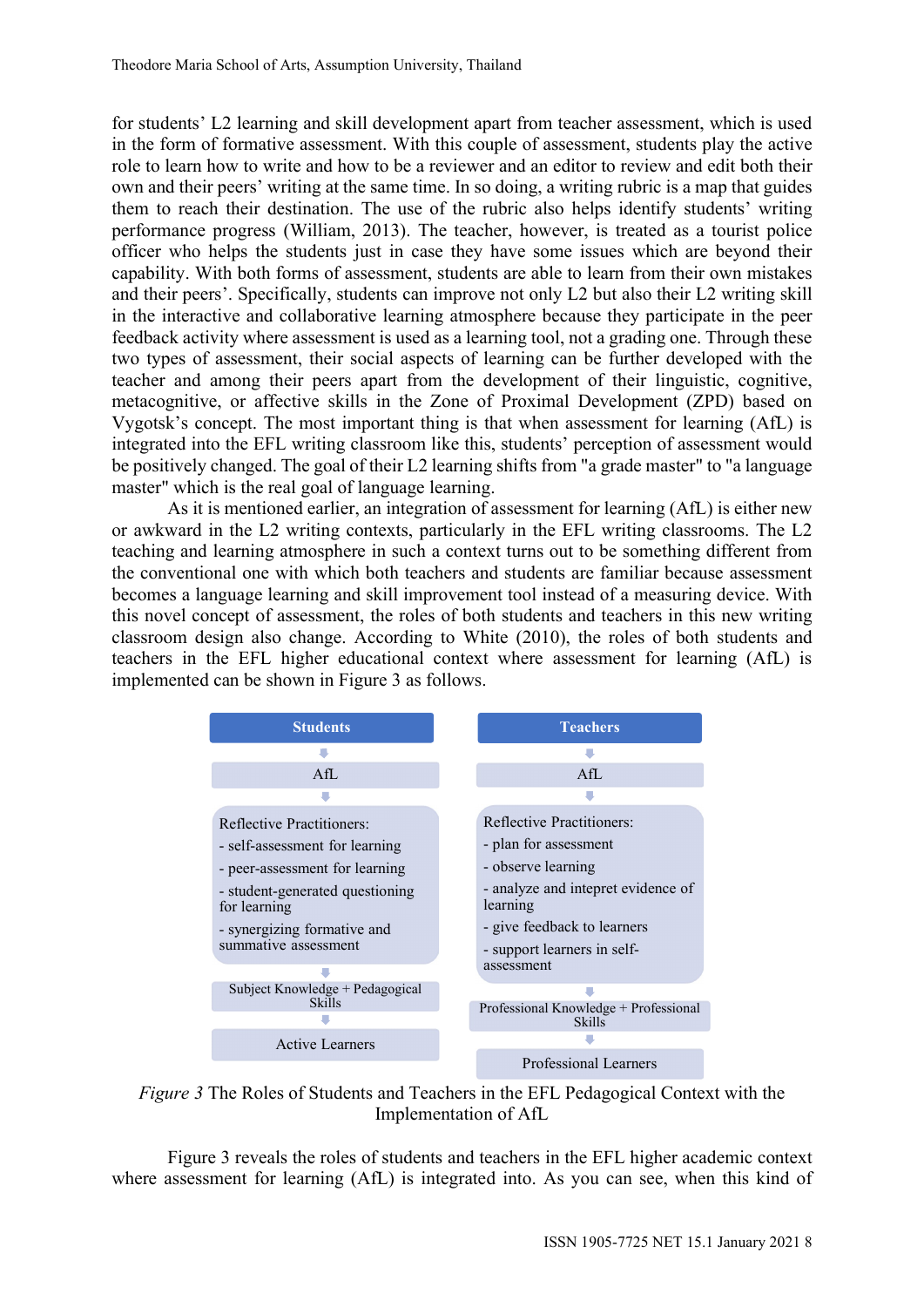assessment is used in the classroom, both students and teachers are considered as reflective practitioners. With a valuable experience of assessment for learning (AfL), students themselves eventually become active learners who are responsible for their own language learning and skill development whereas teachers are able to improve themselves as professional learners who share the mutual learning goals with their students and continually figure out more effective instructions to beneficially facilitate their students' learning. As a practitioner in such a context, however, it takes some time for both of them to get used to this new role. One thing that can possibly guarantee its usefulness is a careful start with a well-planned preparation of both parties.

The integration of assessment for learning (AfL) into the L2 writing pedagogy is how we link assessment to the course objectives (Spendlove, 2009). In so doing, both students and teachers should fully understand what and when they will be teaching and learning, how their teaching and learning will be assessed, and how assessment can have a marked effect on learning support. Hence, when this concept of instruction is adapted, introduced, and developed in the L2 writing pedagogical contexts, particularly in the EFL academic settings, the roles of both students and teachers can be displayed in Figure 4.



Figure 4 The Roles of Students and Teachers in L2 the Writing Pedagogy with the Implementation of AfL in the EFL Academic Contexts

In the L2 writing classrooms in the EFL academic contexts where assessment for learning (AfL) is integrated into, students and teachers are active and professional learners respectively. As reflective practitioners, students develop their language skill through meditation from self-assessment and within their ZPD from peer-assessment for their L2 learning. In those activities, students are able to analyze their own L2 written language performance and skill and their peers' and interpret the ideas both they and their peers would like to express in the written form of L2. In so doing, they receive formative feedback to polish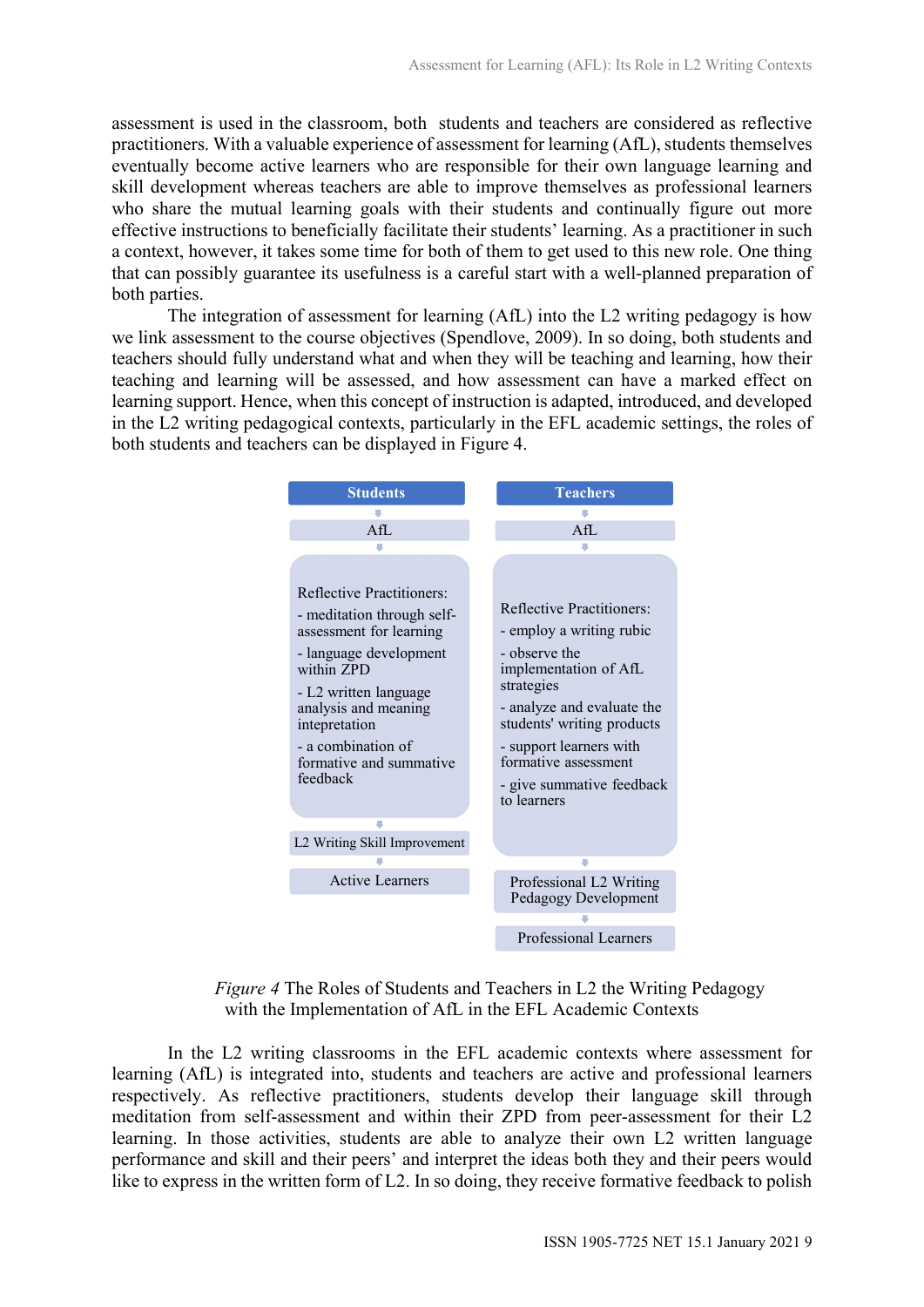their writing products and to foster their L2 writing skill development. Besides, formative feedback from teachers as a facilitator along the way of their learning can also be a valuable resource of feedback influencing their L2 writing improvement. Concerning teachers' role in this new concept of L2 writing pedagogy, they are perceived as professional learners who use a writing rubric, an assessment tool for learning, to nurture the implementation of assessment for learning (AfL) in L2 writing pedagogy. Apart from observing assessment for learning (AfL) strategies being employed, teachers are able to evaluate their students' writing products in order to use not only formative feedback but also summative feedback to bridge the gaps between their learning goals and their current writing performance.

# Impacts of Assessment for Learning (AFL) on L2 Writing Pedagogy in the EFL Contexts

The profound impact of assessment for learning (AfL) on learning and teaching can possibly be perceived either immediately (a short-term impact), or it probably takes longer time than that (a long-term impact) (Spendlove, 2009). Since it is multifaceted, assessment for learning (AfL) calls for multiple distinctive parts like feedback, time, energy, culture of the classroom, relationships, effective two-way communication, and etc. in order to have a considerable influence on L2 writing pedagogy. When this kind of assessment is adopted in the EFL writing contexts, certain effects on either practitioners, writing pedagogy itself, or even the learning atmosphere can be discussed in the following paragraphs.

The most influential effect of the implementation of assessment for learning (AfL) into the L2 writing classrooms in the EFL academic settings is definitely on the practitioners themselves: teachers and students. When a certain approach is newly applied to the classroom, this inevitably affects the roles of those who are involved in the new practice. When the roles shift, self-adjustment and unfamiliar teaching and learning behaviors are something they have to cope with. This is a fundamental requirement at the start of the implementation. If these practitioners are not able to adopt these new roles, and their mindsets are restricted to the old convention, it is hard to promise the success of the integration of the new approach. That is why it is very important to make sure that the practitioners are ready to challenge themselves with the new concept and adopt the new teaching and learning styles. On the part of the teachers, if they do not study this concept carefully, a misconception probably leads to a negative attitude toward any changes that are possibly involved when a new concept of assessment is integrated into their L2 writing instructions and finally establish a mental block of the development. For students, if they are not well prepared for the implementation of the new concept of assessment, they will discouragingly participate in any activities related to the new approach which eventually results in failure of the new practice.

Applying assessment for learning (AfL) to the L2 writing classrooms, teachers can support three facets of students' learning: depth, transfer, and autonomy as stated by Laveault and Allal (2016). Regarding the first aspect, teachers have information of students' learning progress from assessment for learning (AfL) based on various levels of difficulty of the interactive tasks they carry out, so they are able to realize how much each student has learnt and in what level each student's language proficiency is in. Next, with their experience in assessment for learning (AfL) in the L2 writing class, students have a great opportunity to develop other skills than that previously mentioned such as problem-solving skill, judgmental skill, collaborative learning skill, and so on. These are the significant skills they need to be able to transfer their knowledge and generate their learning outcomes in diverse contexts or even in more challenging and complicated situations in not only the learning contexts but also the general and broader contexts in their daily life. The ultimate outcome of an integration of assessment for learning (AfL) into L2 writing pedagogy is that the students are promoted to become independent learners for their lifelong learning. Since assessment for learning (AfL)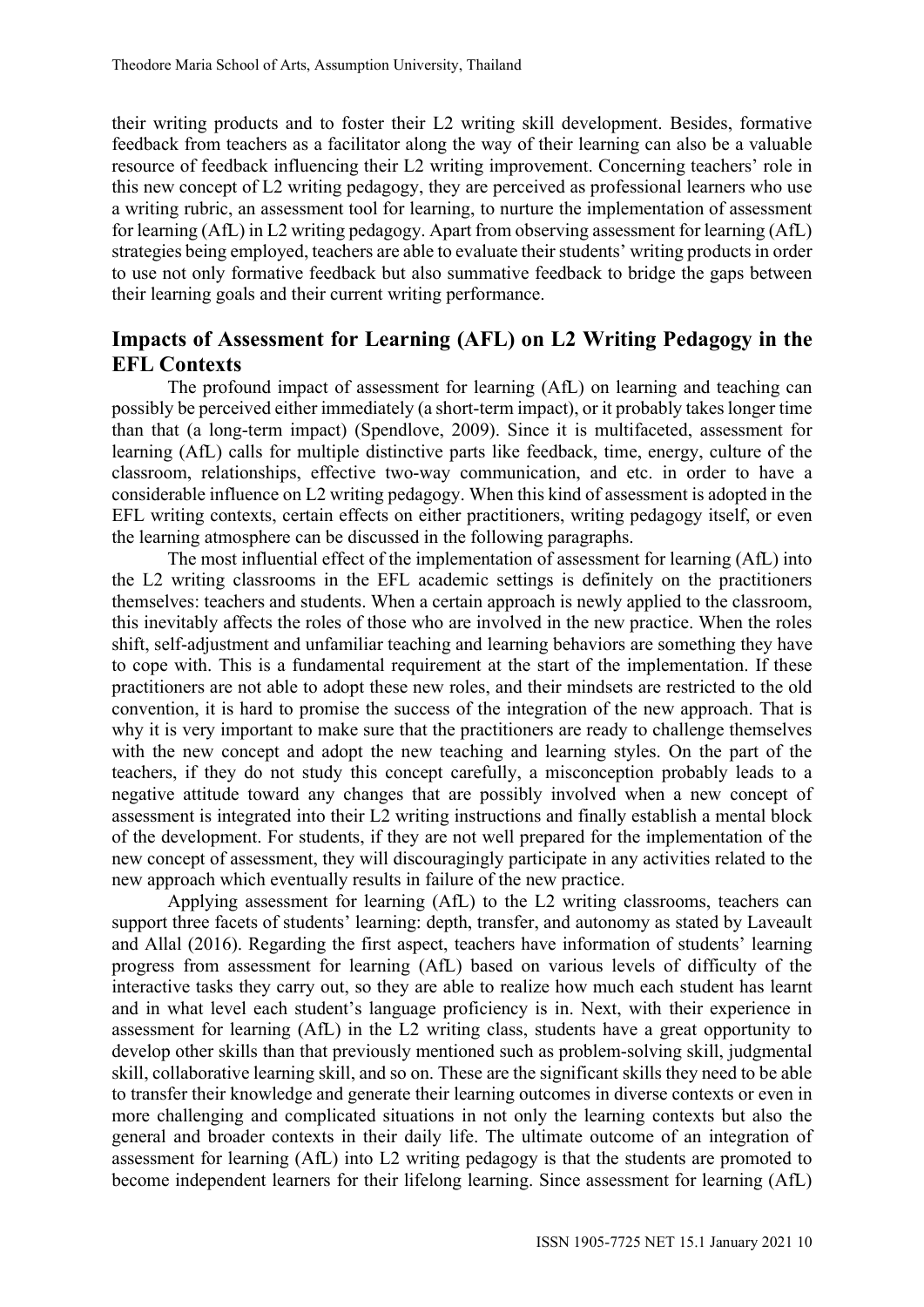mainly involves students' engagement in learning, this, thus, emphasizes how teachers can develop their students to learn autonomously with their instructional guidance and support. That means students are regarded as active learners in the L2 writing classrooms where assessment for learning (AfL) is applied to. With that key role, they take charge of their own L2 learning and skill development, and they themselves are considered to be another resource of their own L2 skill improvement. With formative feedback derived from this kind of assessment together with effective classroom interactions and collaborations, students' L2 learning and skill development can be enhanced. It is, hence, how we use assessment, specifically assessment for learning (AfL) to empower the role of learners to know where they stand along the continuum of L2 learning and skill development, what kind of L2 gaps they have to fill, and what and how they should do to bridge the gaps for more effective learning improvement instead of simply acknowledging their grades or scores of the subject they are learning (Gadsby, 2012).

Regarding writing pedagogy, writing products together with their scores or grades are generally what both teachers and students value in the traditional L2 writing pedagogy through the product-based approach, specifically in the EFL academic contexts where assessment like summative assessment or assessment of learning (AoL) plays the key role in the L2 writing instructions. Through this product-oriented instruction, it does not matter what both of them go through in the writing process through the writing instructions as long as the students' writing products are well-polished as the writing models in terms of grammar and sentence structures, for example. (Farrell, 2006). Through summative assessment, teachers and students themselves rarely pay attention to the progress of students' L2 learning and skill development. The high quality of the writing products is what they take for granted. Therefore, it is undeniable to claim that the major advantage of this writing approach is that the students can potentially be good writers as long as they are able to replicate different types of writing products based on the models or structures they have learned and memorized. Unfortunately, since this approach emphasizes grammar and structures in the L2 writing instructions, the writing process is ignored. That means the students are not exposed to writing strategies which they can adopt to learn to produce their writing products on their own because they are taught to replicate the writing models of each genre through this approach.

On the other end of the writing pedagogy continuum, the process-oriented approach is employed in order to tackle this issue. As its name denotes, this writing instruction approach focuses on the writing process of how a piece of writing is developed through different stages: brainstorming, drafting, writing, reviewing, and editing. The original idea of their writing is the significant notion. That is the reason why it is considered as a hard practice to take at first since there are no writing models for students, particularly L2 students to replicate. However, when this approach is adopted in L2 writing pedagogy, especially in the EFL academic contexts, assessment for learning (AfL) is also integrated. In so doing, it steers both teachers and students' attention back on the right track; that is, from scores or grades to their language learning goals they truly want to achieve. That means teachers and students focus on learning tools in order to drive them to their mutual aims: L2 learning and skill improvement. In this case, one of those learning tools is assessment. Assessment which is regarded as a judgement in summative assessment or assessment of learning (AoL) turns out to be another effective learning tool in assessment for learning (AfL) that fosters learning how to write in L2. Particularly, feedback derived from this source of assessment is one of the significant L2 learning sources being emphasized in this kind of assessment. Through the feedback process, students learn more about L2 in the areas where they do not even master and how to polish their drafts. During this activity, students' L2 writing skill is developed when they are either a reviewer or a writer. Nonetheless, although a variety of benefits of feedback from this assessment can be easily witnessed, it is considered as a huge and ongoing challenge for both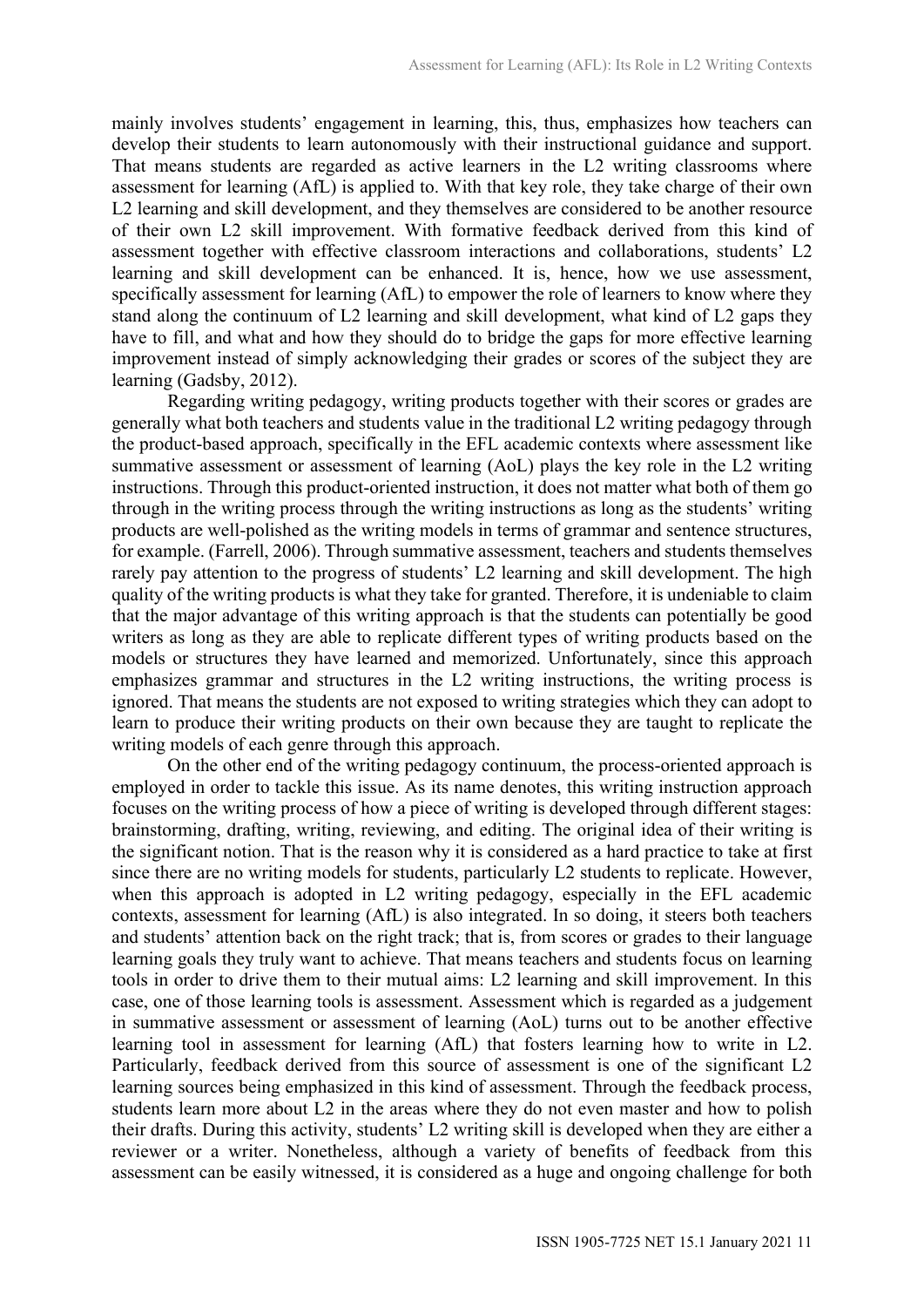teachers and students in the EFL writing classrooms. Since the concept of assessment for learning (AfL) is rather fresh to these practitioners and the only feedback both of them are familiar with is teacher feedback where the teachers know how to polish their students' drafts but the students themselves do not, yet they do as being instructed. Nevertheless, it is even remarked as students' favorite as Deluca, Chapman-Chin, LaPointe-McEwan, and Klinger (2018) point out in their study. Regarding this issue, Lee (2007) remarks that teacher feedback is basically used as summative assessment, so it is not beneficial to students' learning though it is what students appreciate. It is, therefore, a stone step at first for them to take. Apart from that, peer feedback, which is another useful and valuable source of feedback derived from assessment for learning (AfL) to help enhance students' L2 writing, is somewhat hard to convince students to carry out. Even though they can do, they themselves still question their own L2 proficiency to do so. For them, it is rarely regarded as a remarkable tool in the assessment for learning (AfL) approach (Deluca et al. 2018). Another significant issue is that teachers should be aware of the fact that no matter what kind of feedback students receive, they prefer the direct constructive one (Zhang & Zheng, 2018). Particularly, for non-native students, it is interesting to note that feedback on accuracy is their preference because it helps them produce more well-polished writing products. All of these issues, consequently, need to be addressed in the first place. To ensure that the implementation of assessment for learning (AfL) is highly beneficial to the practitioners, the practitioners themselves are required to open their minds to welcome the new classroom practice and any activities they engage in. In order to reach its full potential, a well-planned feedback training or orientation before the real practice needs to be launched, so its value can be recognized and cherished. In so doing, students should be asked to focus on a particular L2 writing aspect to give feedback because it is easier for them to tackle one language issue at a time instead of embracing all aspects defined as good writing. However, it is important to realize that whenever a new approach is adopted, it definitely takes some time for practitioners to get used to it before they are able to reap the benefits.

Finally, in the new L2 learning atmosphere where assessment for learning (AfL) is employed in writing pedagogy, social activities are promoted in the language classrooms in order to stimulate the growth of interactive participation and collaborative L2 learning and skill development. This new environment calls for teachers to design the writing classroom activities in pairs or groups in the EFL academic settings. This, as a result, relies on the activity management skill of teachers to design the activities that encourage students to take part in since learning by doing becomes a key concept in this sort of L2 learning atmosphere. In this case, cultural issues are, however, unavoidable to take into account, especially in the Asian EFL academic context. To illustrate this notion, a concept of face is given an example. In my writing class, this is considered as a cultural issue, and the teacher has to ask the students which learning style they prefer like if they prefer to work in groups or in pairs. Moreover, the teacher has to ask the students first if they want the teacher to set their pairs or groups for them or they can manage on their own. This depends on the nature of each group of students, however. In my case, the students take this matter seriously since it means productiveness of each student that collaborates in each writing task. Besides, social respect in pair work or group work is also significant in this case. It means they can enjoy participating in the class activities and help each other learn and achieve certain level of their L2 writing skill if they are treated with respect by their peers. This is a good thing that the students take this as a serious issue as it means they focus on their L2 learning goals, not only the high scores or grades. Nevertheless, this unfamiliar scene is sometimes an alien to teaching and learning styles of not only teachers who prefer an authority to control and drive the L2 writing class but also students who fancy learning in a solitary atmosphere. Thus, the ready-to-change attitude toward this new practice in L2